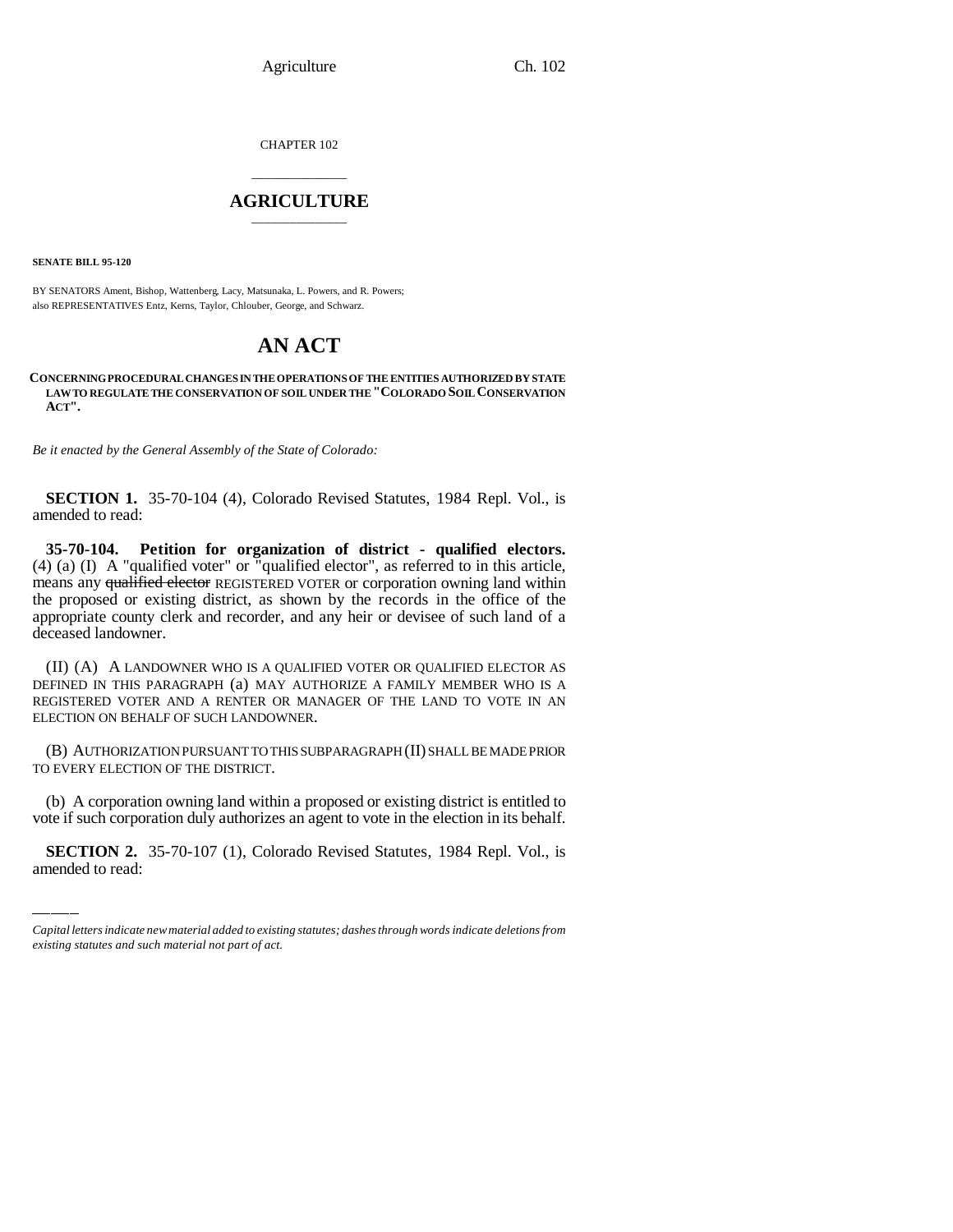## Ch. 102 Agriculture

**35-70-107. Board of supervisors - election - term.** (1) (a) (I) The governing body of the district shall consist of a board of five supervisors, referred to in this article as "supervisors", who shall be elected by the qualified electors of the district at an election conducted as provided in section 35-70-105. The terms of supervisors elected in 1984 and 1985 shall expire in 1988. Thereafter, each supervisor shall be elected for a four-year term. Supervisors elected in 1983 for three-year terms shall serve their full terms until 1986. Thereafter, each supervisor shall be elected for a four-year term. The supervisors of a district organized on or after January 1, 1984, shall serve initial staggered terms as follows: The terms of three supervisors of the newly created district shall expire at the time that the terms of three supervisors of existing districts shall expire, and the terms of the remaining two supervisors of the newly created districts shall expire at the time that the terms of the remaining two supervisors of existing districts shall expire. Thereafter, each supervisor shall be elected for a four-year term. EACH BOARD SHALL CONSIST OF NOT LESS THAN FIVE AND NOT MORE THAN ELEVEN SUPERVISORS, WHICH NUMBER SHALL BE SPECIFIED IN THE BYLAWS OF THE DISTRICT.

(II) AT LEAST SIXTY-SIX PERCENT OF THE SUPERVISORS OF EACH DISTRICT SHALL BE AGRICULTURAL PRODUCERS WHO ARE LANDOWNERS IN THE DISTRICT; EXCEPT THAT, IF THE DISTRICT CANNOT FIND THE REQUISITE PERCENTAGE OF AGRICULTURAL PRODUCERS, THE DISTRICT MAY PETITION THE STATE BOARD FOR AN EXEMPTION FROM THE PERCENTAGE REQUIREMENT.

(III) EACH SUPERVISOR SHALL SERVE FOR A TERM OF FOUR YEARS; EXCEPT THAT EACH DISTRICT'S BOARD SHALL PROVIDE FOR THE STAGGERING OF SUPERVISORIAL TERMS SO THAT THE TERMS OF NO MORE THAN A SIMPLE MAJORITY OF SUPERVISORS EXPIRE AT ANY ONE TIME. SUPERVISORS SERVING ON JULY 1, 1995, SHALL CONTINUE TO SERVE THE TERMS FOR WHICH THEY WERE ELECTED OR APPOINTED.

(b) SUBJECT TO THE PROVISIONS OF PARAGRAPH (a) OF THIS SUBSECTION (1), no one shall be eligible to become a candidate for election as a member of the board of supervisors of any such district unless he SUCH PERSON is a landowner in and a qualified elector of the district, INCLUDING A RENTER OR MANAGER OF THE LANDOWNER'S LAND PURSUANT TO SECTION 35-70-104 (4), or the duly authorized representative of a corporation owning lands within the district.

**SECTION 3.** 35-70-109 (3), Colorado Revised Statutes, 1984 Repl. Vol., is amended to read:

**35-70-109. Assessments - amendments to bylaws.** (3) The bylaws of any soil conservation district may be altered, amended, or repealed or additions made thereto at any regular or regularly called special meeting of the district, upon compliance with the following requirements: A petition whose text sets forth the proposed amendment in full, signed by not less than three percent OR FIFTY of the qualified voters of the district, WHICHEVER IS LESS, must be filed with the supervisors; the complete text of the proposed amendment must be published in the notice of the meeting at which it is to be considered, which notice must be published at least once in a newspaper of general circulation within each county in which property included within the district is located, not less than ten days prior to the said meeting; and those present at the said meeting at which the proposed amendment is to be